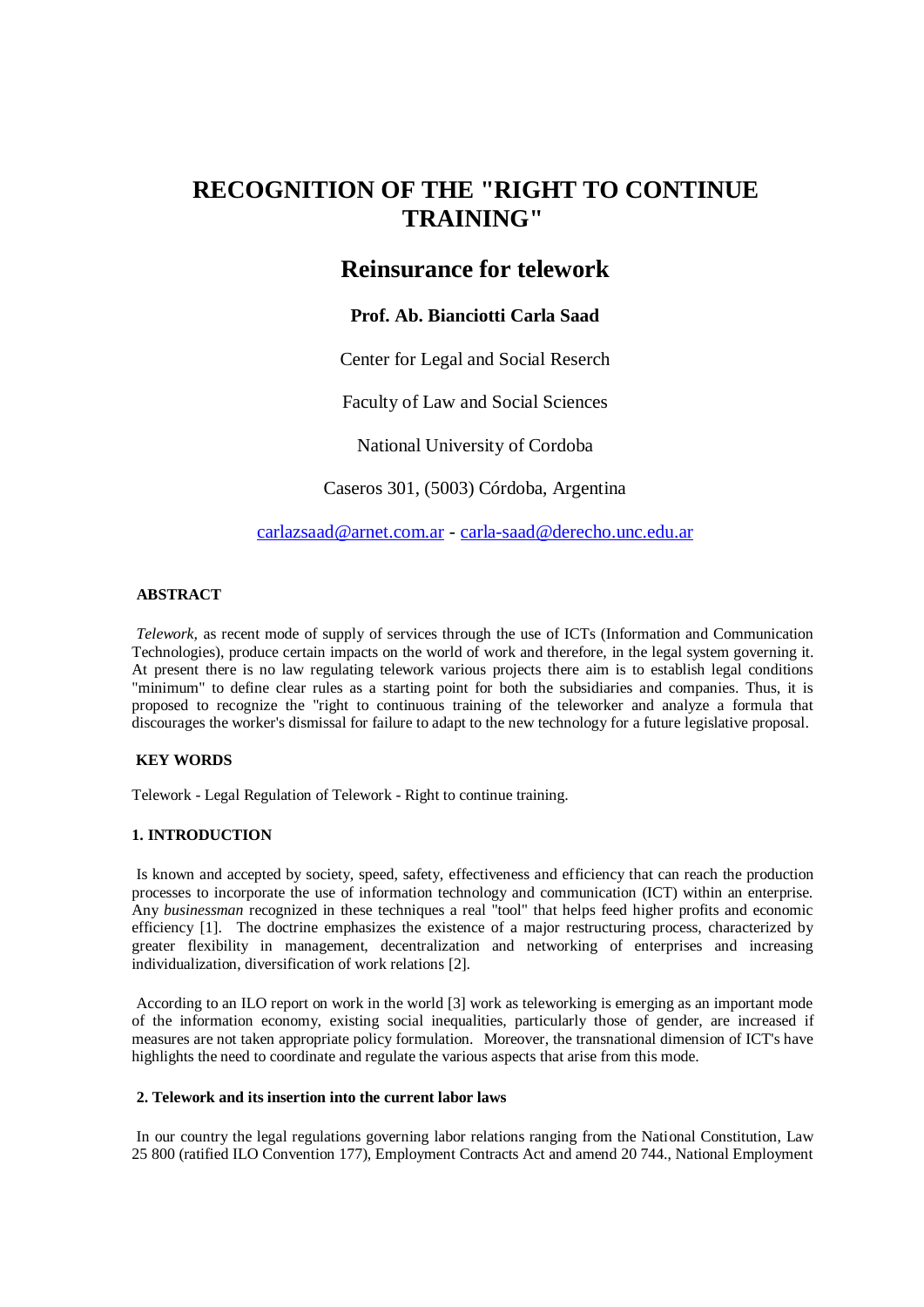Law 24 013, Law 24 557 (Irrigation Act Work), Law 12 713 of Home Work, Law 11 544 (Days), Law 19 587 of "Health and Safety" and its implementing regulations, among others. But this policy seems insufficient at the time of framing and responding to the needs posed by the use of ICTs in the workplace.

Law No. 25 800 of the ILO Convention No. 177 on "Home Work", Article 1 "Means work that a person, referred to as a homeworker,: at home or in other places you choose, other than the workplace of the employee, in return for payment; to produce a product or service as specified by the employer, regardless of who provides the equipment, materials or other inputs used, unless that person has the degree of autonomy and economic independence necessary to be considered independent worker under national legislation or court decisions, a concept that can be framed to "telework."

The international trend in legislation is to provide particularized rules on the issue taking into account the characteristics of teleworking in a dependent relationship. Understanding employment law from both the optical proper standard, the regulations stipulated in the Collective Bargaining.

To date we find the extensive activities of the Ministry of Labour, Employment and Social Security of the Nation through its Coordinating Committee on Telecommuting, promotes various activities with goals: \* Promote the implementation of Telework platforms, \* Assess the impact of teleworking in the preservation and creation of decent work, \* To encourage the generation of better working conditions through the ICT. \* Reconciling family and work. \* Promote new content on collective bargaining. \* To argue the advantages of industrial relations mediated by ICTs. \* Disseminate regional and international best practice in Telework. "

In a note [4] of March 9, 2010, Viviana Diaz, coordinator of the Ministry Telecommuting area, reported that the intention of raising a new bill to be treated in the National Congress, specifying certain items deemed \* obligation the company will provide different devices that require the employee to do their work, \* worker must be covered by a Labour Risk Insurance (ART), \* companies must pay a premium, which may or may not remunerative, for any costs incurred by the teleworker remote, \* companies can not make any control or remote monitoring involving the invasion of employee privacy, \* no one can be forced to telework, or the employee may require the company to give you a place to perform remote \* possibility of returning to the traditional approach.

In this framework is inserted telework and resolution of conflicts that may arise in a relationship of dependency work and of these, the problems of interest to this paper is to identify some of which may occur as founders of a Contract Termination by the employer.

#### **3. ISSUES-ISSUES OF TELEWORK legislators.**

The doctrine [5] identified the particularities of telework take into account when making laws

a) affirm: \* Equal treatment with other workers, \* Consent of the teleworker;

b) guard: \* Invasion of privacy vs. worker. right of control; \* Property information, the definition and protection; \* Protection of "risk" of teleworking: prevention, safety, health;

c) ensure: \* Conventional regulation required complementary and union participation; \* The issue of tools (equipment) and costs.

In addition to the outlined argue that a worker's right to have continuous training in order to avoid potential conflicts that result in the termination of employment.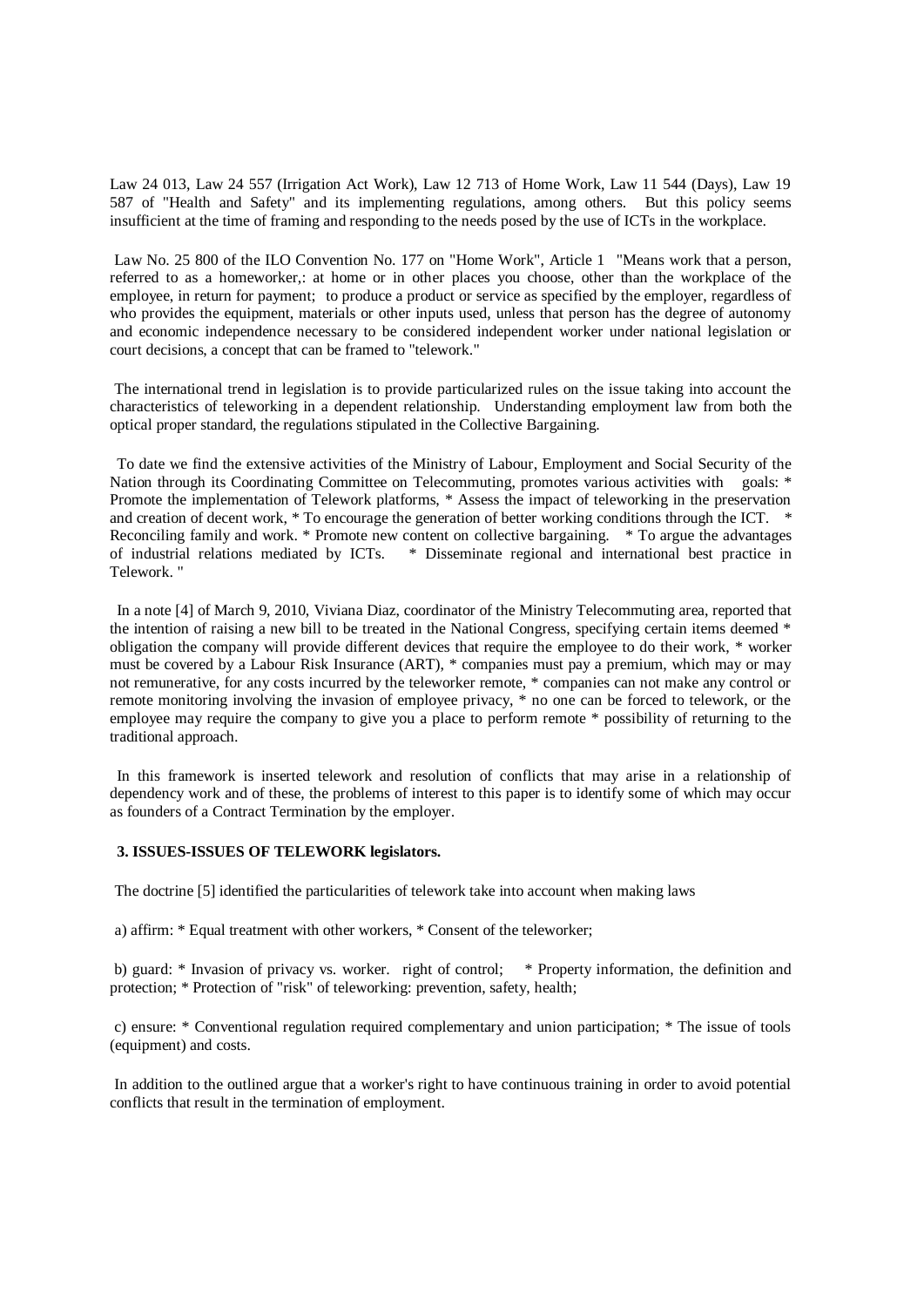#### **3.1 .- CONTINUOUS TRAINING LAW.**

We understand that it is the employer who has the power to organize your business. We distinguish within the concept "organization" the decision in the choice of mode, tools and methods to use to carry your company, this power is recognized by the Act Employment Contracts 20 744 (LCT) which in Article 64 states "The employer has sufficient powers to organize economically and technically the company, holding or establishment."

As it pertains to work through the use of software and hardware, among which is telework, the employer who will decide the execution of a specific computer program, the possible change, once implemented, "the choice of computer equipment and update as the rapid technological changes. The will of the worker is reduced to a mere advice, but who took the final resolution will be the employer, only the power to decide.

Train teleworker not only be an obligation that may be imposed on the employer, but becomes a real right which the employee may claim in the course of employment and legal recognition of which act as a preventive measure for possible terminations based on the inefficiency for the execution of work, inefficiency framed the hypothesis that note, in no way be the responsibility of the employee at the lack of training for adaptation to technological changes proposed by the employer.

In 1995, Law 24 576 Chapter VIII is incorporated under Title II of the Labor Contract Law 20 744, entitled "From professional training." There is regulated towards establishing different guidelines to ensure training for all workers, stands out:

- o The promotion and training in the workplace as a fundamental right of workers under conditions of equal access.
- o The implementation of training and professional development with state assistance.
- o Union participation in training actions, particularly the hypothesis providing incorporation of technology to the company to prescribe: "The union representing workers in accordance with current legislation to technological innovations and organizational basis of the company, may ask the employer for implementation of vocational training for the best fitness of staff to the new system. "
- o Obligation to indicate in the certificate of work orders Article 80 LCT, the training received.
- o Promotion of vocational training by providing, through collective agreements, a number of hours of annual time of labor.

We welcome the intention of the law, but we believe important to consider the teleworkers as a group to protect, because this new approach would benefit not only to that sector but the entire society, because the telecommuting is considered advantageous to reduce unemployment and promote the work of neglected sectors such as women and the disabled [6]. Hence the need to consider preventive measures that allow continued employment.

Legislative technique is aggravate the amounts of layoffs when they are articulated on unprotected sectors, suffice as an example LCT Article 182 which establishes a special allowance in cases of groundless dismissal within maternity protection of the worker or in cases dismissal of presumption of marriage.

We propose to analyze the transposition in the current or specified future complications of the amounts of compensation for dismissal in the absence of training before a change in the technological tools that were provided to the teleworker by the employer, at the time of hiring or when the change of mode with the use of ICTs to-face at a distance. We caution that this technique should in no way operate as an unjust enrichment of the worker, but as a disincentive for the employer who fails to comply with its obligation to provide work in appropriate conditions.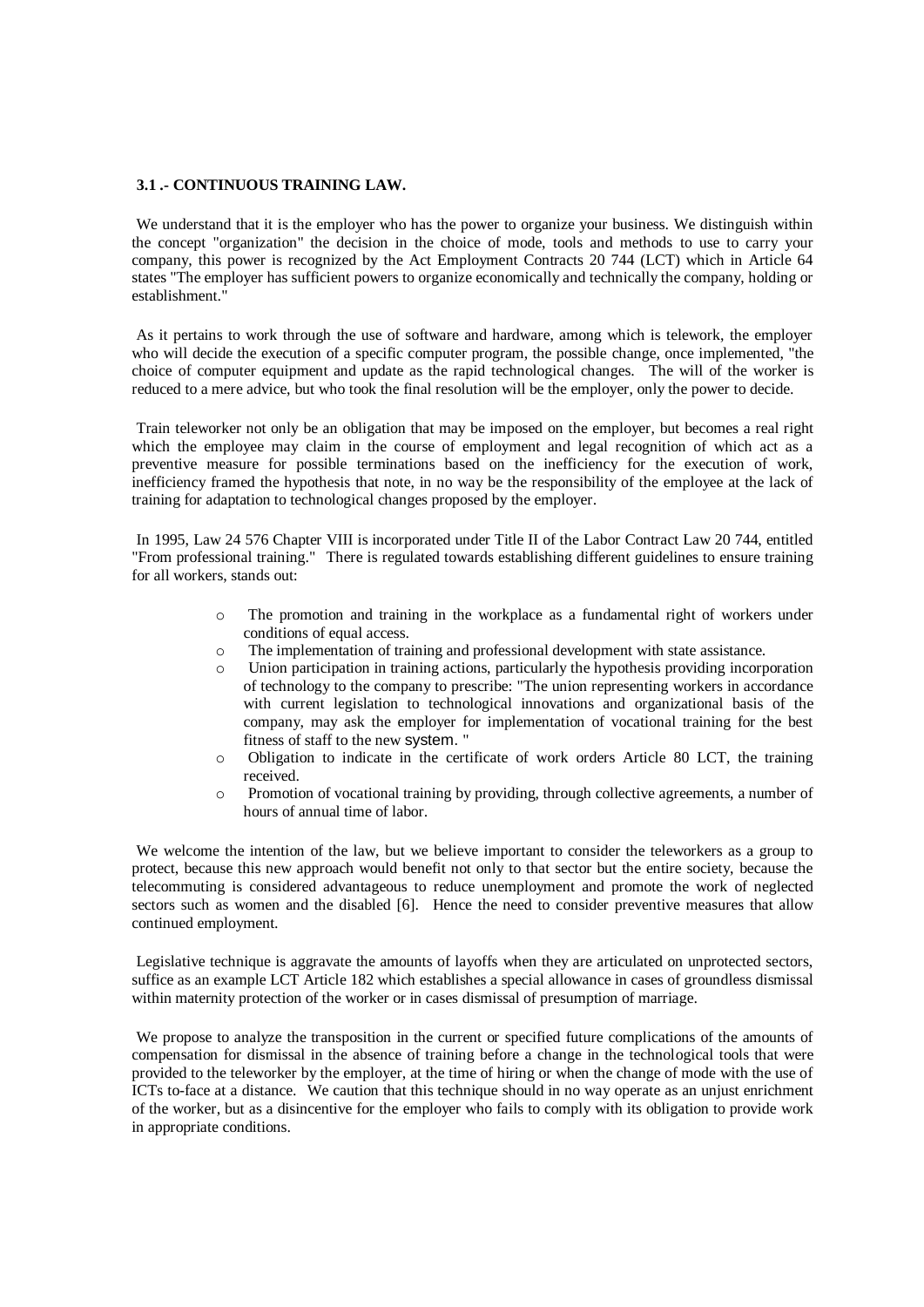#### **4. CONCLUSIONS**

The traditional employment relationship formed by a worker who served under the orders of an employer in the headquarters of the company, using the tools that he offered to perform its work, was the general rule until the advent of teleworking. This, understood as a way to change the traditional concepts to provide the service by using ICT's in the worker's home or at a different address than the employer, came to favor the labor market in terms of its advantages is held between decreasing unemployment rates and promotes the employability of vulnerable sectors (women, disabled, etc.).

In this regard, we propose to explicitly recognize the "right to continuous training of the teleworker" to the changing technological means provided by the employer and the completion of a form of legislation that discourages the disengagement of the employee for failure to adapt to them.

#### **REFERENCES**

[1] Saad Bianciotti, Carla. "Computer and Industrial Relations: Need for specific legislation" in *Yearbook I,* Center for Law and Social Research, Faculty of Law and Social Sciences, National University of Cordoba, Edit. Advocatus, Córdoba, 1993, pp. 306-308.

[2] Castells, M., "The Information Age, Economy, Society and Culture", vol. I, "The Network Society" in: De Virgiliis, MA - In Virgiliis, MI "Teleworking. From the Chimney to the Information Society "in DT 2001-B, 1365.

[3] DE VIRGILIIS, MA - DE VIRGILIIS, MI "Teleworking. From the Chimney to the Information Society ", DT 2001-B, 1365. ... Report of the ILO's World Labour" Life at Work in the Information Economy. ") It insists that the work in the information economy can be an effective tool to promote social and gender equality, but only half able to direct intervention to eradicate the disparities and protect the needs and rights of workers affected .... (Noeleen Heyzer, Executive Director of UNIFEM). For further may be also the Declaration of Florianópolis, June 2000 at the ECLAC website. "

[4] Note "Bill to regulate telework", Economics and Business, InfoBAE in http://www.argentina.ar/\_es/economia-y-negocios/C3307-proyecto-de-ley-para-eletrabajo.php

[5] Saad Bianciotti, Carla. "Telework, its insertion in the labor law ARGENTINA", submitted to the Yearbook XII of the Center for Law and Social Research, Faculty of Law and Social Sciences at the Universidad Nacional de Cordoba. To date, pending publication.

[6] Boiarov, Sonia. For more information consult a thorough investigation "Telecapacitados" [www.telecapacitados.tic.org.ar](http://translate.google.com/translate?hl=es&sl=es&tl=en&prev=_t&u=http://www.telecapacitados.tic.org.ar/) .

Websites consulted:

Telework Iberamericano First Congress in Buenos Aires: [www.cit2002.org](http://translate.google.com/translate?hl=es&sl=es&tl=en&prev=_t&u=http://www.cit2002.org) .

Ministry of Labour, Employment and Social Security of Argentina: [www.trabajo.gov.ar](http://translate.google.com/translate?hl=es&sl=es&tl=en&prev=_t&u=http://www.trabajo.gov.ar) .

International Labour Organization: [www.ilo.org / public / Spanish](http://translate.google.com/translate?hl=es&sl=es&tl=en&prev=_t&u=http://www.ilo.org/public/spanish)

Regional Office for Latin America and the Caribbean: [www.oit.org.pe](http://translate.google.com/translate?hl=es&sl=es&tl=en&prev=_t&u=http://www.oit.org.pe) .

Ministry of Economy of the Nation: [www.infoleg.gov.ar](http://translate.google.com/translate?hl=es&sl=es&tl=en&prev=_t&u=http://www.infoleg.gov.ar/)